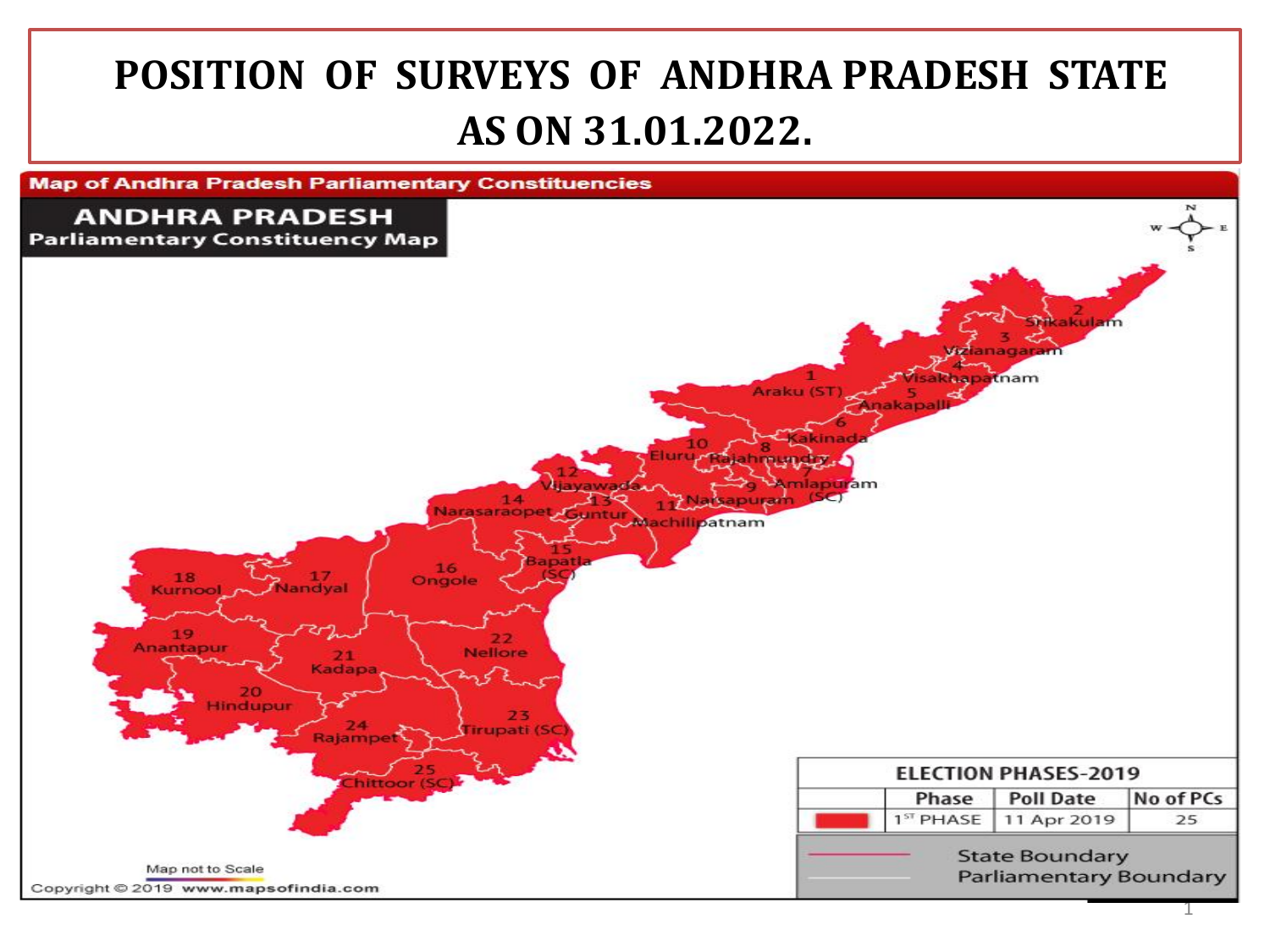| <b>INDEX</b>                            |                                                                                                                                                     |              |                 |                |
|-----------------------------------------|-----------------------------------------------------------------------------------------------------------------------------------------------------|--------------|-----------------|----------------|
| <b>S. No.</b>                           | <b>Description</b><br>CE/C<br>DY.CE/C                                                                                                               |              |                 | Page No.       |
| A                                       | <b>Abstract of AP Survey</b>                                                                                                                        |              |                 | 4              |
| B<br>(Col. No. 2)                       | <b>SURVEY REPORTS SUBMITTED TO BOARD - 11 No's</b>                                                                                                  |              |                 | 5 To 8         |
| 1                                       | Updating RETS between Gadwal - Macherla (NL) /184.2 Km                                                                                              | VI           | I/SC            | 5              |
| $\overline{2}$                          | PETS between Vishnupuram (Macherla)-Vinukonda(NL)/65.98 Km                                                                                          | Ш            | I/GNT           | 5              |
| 3                                       | PETS between Jaggayyapeta Town (Mathampalli)-Miryalaguda(NL)/36.7 Km                                                                                | Ш            | I/GNT           | 5              |
| $\overline{\mathbf{4}}$                 | PETS between Tenali-Repalle (DL)./33.85 Km                                                                                                          | IV           | <b>BZA</b>      | 5              |
| 5                                       | RETS between Narsapur - Machilipatnam (NL) /73.99 Km                                                                                                | IV           | <b>BZA</b>      | 5              |
| 6                                       | PETS between Mahaboobnagar - Gooty (DL)/213.41 Km                                                                                                   | VI           | I/SC            | 6              |
| $\overline{\mathbf{z}}$                 | Up dating Kondapalli - (Penuballi) Kothagudem /81.57 Km                                                                                             | IV           | <b>BZA</b>      | 6              |
| 8                                       | RETS between Singarayakonda-Kanigiri (NL)/ 66.53 Km                                                                                                 | $\mathbf{I}$ | <b>CPM/WCSP</b> | 6              |
| 9                                       | FLS between GNT-Bibinagar (DL) /239 km                                                                                                              | III          | <b>GNT</b>      | $\overline{7}$ |
| 10                                      | FLS between Akola-Dhone via PAU, MUE, SC, MBNR excluding PAU-MUE and BMO-<br>Plg & Sy<br><b>NZB</b><br>MBNR including Dhone bye-pass (DL) /620.37km |              |                 |                |
| 11                                      | FLS between Vijayawada-Guntur via Amaravati (NL)/ 106 Km                                                                                            | III          | <b>GNT</b>      | 8              |
| $\overline{\mathsf{C}}$<br>(Col. No. 3) | <b>SURVEYS IN PROGRESS - 11 No's</b>                                                                                                                |              |                 | 9 To 10        |
| 1                                       | PETS between Kazipet-Vijayawada, 4th Line/219 Km<br>III<br><b>GNT</b>                                                                               |              |                 | 9              |
| $\overline{2}$                          | RETS between Dharmavaram-Bellary (NL)/124.70 Km                                                                                                     | $\mathbf{I}$ | <b>GTL</b>      | 9              |
| 3                                       | PETS for Bye-pass line at Cuddapah/5.885 Km                                                                                                         | Ш            | <b>GC/TPTY</b>  | 9              |
| $\overline{\mathbf{4}}$                 | PETS for Bye-pass line between GTL(West) - Nancherla/19.65 Km                                                                                       | $\mathbf{I}$ | <b>GTL</b>      | 9              |
| 5                                       | PETS for flyovers at Mustabada-Kondapalli/22 Km                                                                                                     | IV           | <b>BZA</b>      | 9              |
| $6\phantom{1}$                          | PETS for flyovers at Guntakal West- Mallappa Gate/10 Km                                                                                             | $\mathbf{I}$ | <b>GTL</b>      | 9              |
|                                         | PETS for Bye-pass line connecting Vijayawada (BZA) - Machilipatnam section to                                                                       |              |                 |                |
| $\overline{7}$                          | Vijayawada - Gudur section for Visakhapatnam traffic bound for Chennai and Vice                                                                     | <b>IV</b>    | <b>BZA</b>      | 10             |
|                                         | Versa and thus avoiding Vijayawada Jn./49 Km                                                                                                        |              |                 |                |
| 8                                       | FLS between Motumarri - Vishnupuram (DL)/89 Km<br>$\rm III$<br><b>GNT</b>                                                                           |              | 10              |                |
| 9                                       | FLS between Gooty - Pendakallu (DL)/29 Km                                                                                                           | I            | <b>GTL</b>      | 10             |
| 10                                      | FLS between PAK - TPTY (DL) /42 Km                                                                                                                  | III          | <b>GC/TPTY</b>  | 10             |
| 11                                      | FLS between Samalkot - Nidadavolu(TL)/72 Km                                                                                                         | IV           | <b>BZA</b>      | 10             |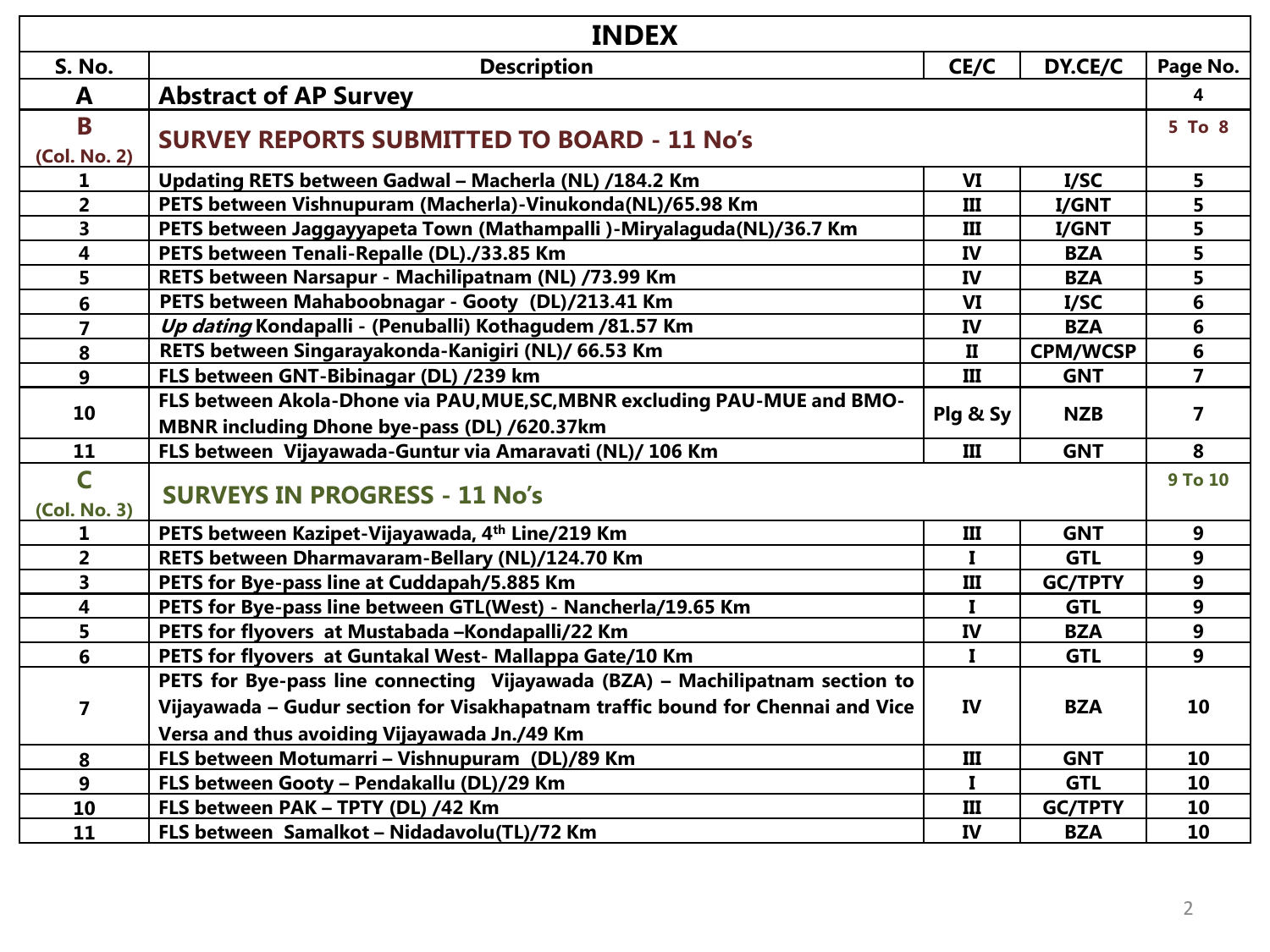| <b>INDEX</b>            |                                                                                           |              |                 |             |
|-------------------------|-------------------------------------------------------------------------------------------|--------------|-----------------|-------------|
| <b>S. No.</b>           | CE/C<br>DY.CE/C<br><b>Description</b>                                                     |              |                 | Page<br>No. |
| D<br>(Col. No. 4)       | <b>BOARD ADVISED TO PEND THE PROJECTS - 2 No's</b>                                        |              |                 | 11 To 11    |
| 1                       | RETS between Bitragunta - Donakonda (NL)/197 Km                                           | IV           | <b>BZA</b>      | 11          |
| $\overline{2}$          | RETS between Piduguralla - Narsaraopet (NL)/ 40.16 Km                                     | <b>IV</b>    | <b>BZA</b>      | 11          |
| E.<br>(Col. No. 5)      | <b>BOARD SHELVED PROJECTS - 19 No's</b>                                                   |              |                 | 12 To 16    |
| $\mathbf{1}$            | Updating of Techno Economics PETS between Ongole-Donakonda (NL)/87.45<br>Km               | <b>IV</b>    | <b>BZA</b>      | 12          |
| 2 <sup>1</sup>          | PETS between Bhadrachalam Road - Visakhapatnam (NL)/257.396 Km                            | IV           | <b>BZA</b>      | 12          |
| $\overline{\mathbf{3}}$ | PETS between Bapatla - Nizampatnam - Repalle (NL) /45.81 Km                               | <b>IV</b>    | <b>BZA</b>      | 12          |
| $\overline{\mathbf{4}}$ | Updating RETS between Machilipatnam - Repalle (NL) /45.3 Km<br>IV<br><b>BZA</b>           |              | 12              |             |
| $\overline{\mathbf{5}}$ | RETS Between Nandyala - Jedcherla (NL)/182.37 Km<br>III<br>I/SC                           |              | 13              |             |
| 6                       | RETS between Markapur Road - Srisailam (NL) /65 Km<br>$\mathbf{I}$<br><b>GTL</b>          |              | 13              |             |
| $\overline{7}$          | PETS between Nandyal-Mahanandi- Atmakur (NL)/ 58.2 Km<br><b>GNT</b><br>III                |              | 13              |             |
| 8                       | PETS between Giddalur - Bhakrapet (NL) /118.2 Km<br><b>GNT</b><br>Ш                       |              | 13              |             |
| 9 <sup>°</sup>          | RETS between Obulavaripalle - Raichoti (Vayalpadu) (NL)/79.9 Km                           | III          | <b>GC/TPTY</b>  | 13          |
| 10                      | RETS between Tuni-Kothavalasa Jn.via Narsipatnam, Chodavaram & Madugula<br>(NL)/155.34 Km | <b>IV</b>    | <b>BZA</b>      | 14          |
| 11                      | RETS between Chittor-Kuppam (NL)/135.5 Km                                                 | III          | <b>GC/TPTY</b>  | 14          |
| $12 \overline{ }$       | PETS between Nadikudi to Macherla (DL)/34.99 Km                                           | VI           | I/SC            | 14          |
| 13                      | RETS between Kadapa-Hindupur via Kadiri (NL)/235.98 Km                                    | III          | <b>GC/TPTY</b>  | 14          |
| 14                      | RETS between Cumbum-Ongole (NL)/113 Km                                                    | Ш            | <b>GNT</b>      | 14          |
| 15                      | RETS between Mantralayam Road-Kurnool Town (NL)/101.1 Km                                  | $\bf{I}$     | <b>GTL</b>      | 15          |
| 16                      | RETS between Darsi-Narsaraopet (NL) /67.43 Km                                             | $\mathbf{I}$ | <b>CPM/WCSP</b> | 15          |
| 17                      | FLS between BZA-Duvvada 3rd line /332.70 Km                                               | IV           | <b>BZA</b>      | 15          |
| 18                      | FLS between Dharmavaram - Pakala - Katpadi (DL)/ 290 Km                                   | Ш            | <b>GC/TPTY</b>  | 15          |
| 19                      | RETS between Muddanuru - Mudigubba (NL)/ 75 km                                            | $\mathbf{I}$ | <b>GTL</b>      | 16          |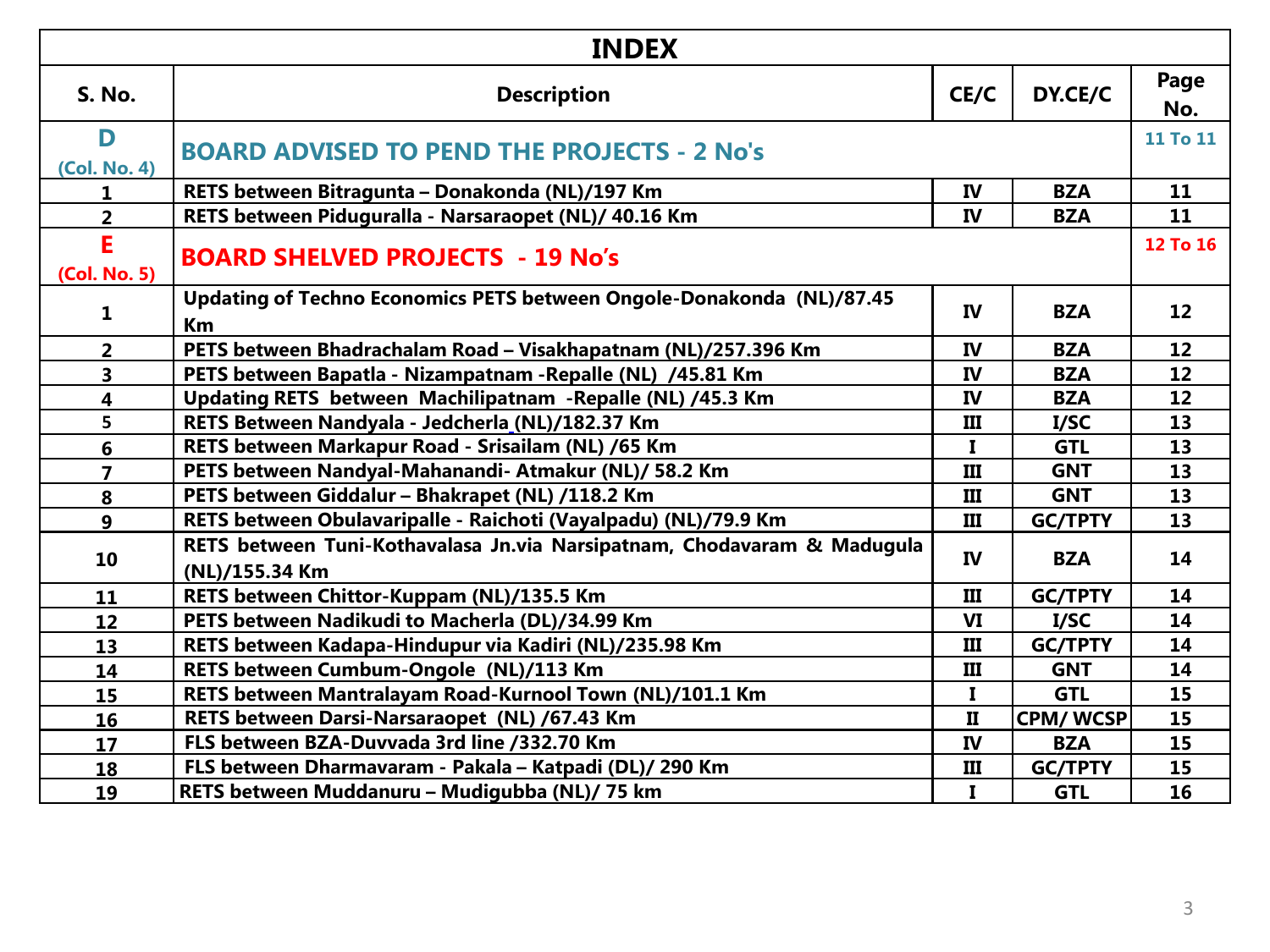## **POSITION OF SURVEYS ANDHRA PRADESH STATE**

| Year of<br><b>Sanction</b> | No. of<br><b>Surveys</b><br>sanctioned | <b>Submitted to</b><br><b>RB. &amp; Decision</b><br>on proposal<br>awaited | <b>Surveys in</b><br>progress<br>$(3) = (1) - (6)$ | <b>Proposal</b><br>pended by<br><b>Railway Board</b> | <b>Proposal</b><br>shelved by<br><b>Railway Board</b> | <b>Survey proposals</b><br>submitted to<br><b>Railway Board</b><br>$Total =$<br>$(2)+(4)+(5)$ |
|----------------------------|----------------------------------------|----------------------------------------------------------------------------|----------------------------------------------------|------------------------------------------------------|-------------------------------------------------------|-----------------------------------------------------------------------------------------------|
|                            | (1)                                    | (2)                                                                        | (3)                                                | (4)                                                  | (5)                                                   | (6)                                                                                           |
| 2004-05                    | 1                                      | ц.                                                                         | 44                                                 | $\sim$ $-$                                           | $\mathbf{1}$                                          | $\mathbf{1}$                                                                                  |
| 2005-06                    | 1                                      | --                                                                         | --                                                 | a a                                                  | $\mathbf{1}$                                          | 1                                                                                             |
| 2006-07                    | 1                                      | --                                                                         | ш.                                                 | 1                                                    | 44                                                    | $\mathbf{1}$                                                                                  |
| 2007-08                    | $\overline{\mathbf{2}}$                | 1                                                                          | ш.                                                 | a a                                                  | $\mathbf{1}$                                          | $\overline{\mathbf{2}}$                                                                       |
| 2008-09                    | --                                     | 44                                                                         | - -                                                | $\sim$ $-$                                           | --                                                    | $ -$                                                                                          |
| 2009-10                    | --                                     | --                                                                         | ш.                                                 | a a                                                  | --                                                    | $ -$                                                                                          |
| 2010-11                    | 7                                      | 3                                                                          | ш.                                                 | 1                                                    | 3                                                     | 7                                                                                             |
| 2011-12                    | $\overline{2}$                         | ÷.                                                                         | ш.                                                 | a a                                                  | $\overline{2}$                                        | $\overline{\mathbf{2}}$                                                                       |
| 2012-13                    | $\overline{2}$                         | - -                                                                        | --                                                 | --                                                   | $\overline{2}$                                        | $\overline{2}$                                                                                |
| 2013-14                    | $\overline{2}$                         | $\overline{\mathbf{2}}$                                                    | ш.                                                 | --                                                   | --                                                    | $\overline{2}$                                                                                |
| 2014-15                    | --                                     | --                                                                         | ۰.                                                 | --                                                   | --                                                    | $-$                                                                                           |
| 2015-16                    | $\mathbf{1}$                           | - -                                                                        | ш.                                                 | --                                                   | $\mathbf{1}$                                          | $\mathbf{1}$                                                                                  |
| 2016-17                    | $\overline{7}$                         | $\overline{2}$                                                             | ۰.                                                 | an an                                                | 5                                                     | $\overline{7}$                                                                                |
| 2017-18                    | 4                                      | 1                                                                          | $\overline{2}$                                     | $\sim$ $\sim$                                        | $\mathbf{1}$                                          | $\overline{2}$                                                                                |
| 2018-19                    | 5                                      | - -                                                                        | 5                                                  | a a                                                  | ۵۵                                                    | $-$                                                                                           |
| 2019-20                    | $\mathbf{1}$                           | $\sim$ $-$                                                                 | шu.                                                | $\sim$ $-$                                           | 1                                                     | 1                                                                                             |
| 2020-21                    | 3                                      | $\overline{\mathbf{2}}$                                                    | --                                                 | a a                                                  | $\mathbf{1}$                                          | 3                                                                                             |
| 2021-22                    | $\overline{\mathbf{4}}$                | ÷.                                                                         | 4                                                  | m m                                                  | 44                                                    | $-$                                                                                           |
| <b>Total</b>               | 43                                     | 11                                                                         | 11                                                 | $\overline{\mathbf{2}}$                              | 19                                                    | 32                                                                                            |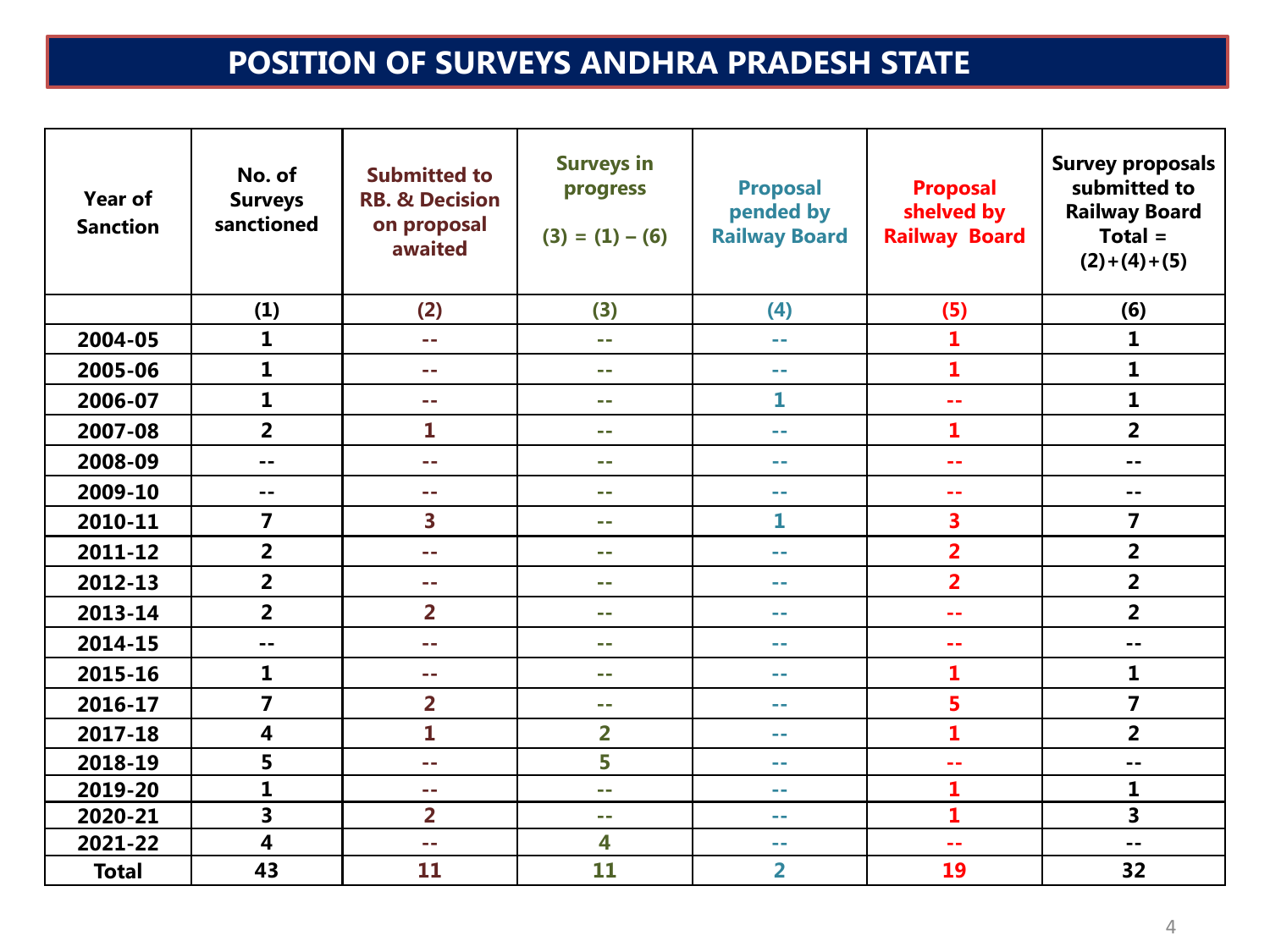|        | (Col. No. 2) SURVEY REPORTS SUBMITTED TO BOARD - 11 No's                                                                                                                    |                                                                                                                                                                                                                                                                                                                                                |  |
|--------|-----------------------------------------------------------------------------------------------------------------------------------------------------------------------------|------------------------------------------------------------------------------------------------------------------------------------------------------------------------------------------------------------------------------------------------------------------------------------------------------------------------------------------------|--|
|        |                                                                                                                                                                             | (Decision awaited)                                                                                                                                                                                                                                                                                                                             |  |
| SI.No. | Name of the survey / Length in Km<br>BB item no./Year of sanction/State                                                                                                     | Brief position of the survey                                                                                                                                                                                                                                                                                                                   |  |
| (1)    | Updating RETS between Gadwal-<br>Macherla (NL) /184.2 Km<br>/ Blue Book Item No.16/ 2007-08 /<br>Telangana-Andhra Pradesh states                                            | Combined Survey Report was submitted to Railway Board on<br>21.12.2010. ROR has been assessed at a cost of Rs.919.78 Cr. for the<br>following three scenarios:<br>(1) 100% cost borne by Railways (-)4%,<br>(2)87% cost borne by Railway and 13% by Govt. of AP (-)3.98% and<br>(3)50% cost sharing between Railways and Govt. of AP (-)1.87%. |  |
| (2)    | PETS between Vishnupuram<br>(Macherla)-Vinukonda(NL)/65.98<br>Km/ Blue Book Item No.23/ 2010-11<br>/ Andhra Pradesh-Telangana State                                         | Survey report submitted to Railway Board with a cost of Rs.555.30Cr.<br>With ROR (-) 5.13% on 17-02-2012.                                                                                                                                                                                                                                      |  |
| (3)    | PETS between Jaggayyapeta Town<br>(Mathampalli)-Miryalaguda (NL)<br>/36.7 Km / SI No.29 of Railway<br>Board's lr.dt. 24.06.2010/2010-11/<br>Andhra Pradesh-Telangana States | Survey report submitted to Board on 15-02-2014 with a cost of<br>Rs.221.76 Cr. with ROR (-) 10.71% on 100% cost sharing by Railways<br>and (-) 10.05% on 33.33% cost sharing by Govt. of Andhra Pradesh<br>and Govt. of Telangana.                                                                                                             |  |
| (4)    | PETS between Tenali-Repalle<br>(DL)./33.85 Km/SI No.41 of Railway<br>Board's lr.dt.24.06.2010/2010-11/<br>Andhra Pradesh                                                    | Survey report submitted to board on 03.03.2015 with a cost of<br>Rs.259.91 Cr. with ROR (-) 25.35% on 100% cost share by Railways<br>and ROR (-) 21.01% of 50% cost share by Govt. of Andhra Pradesh.                                                                                                                                          |  |
| (5)    | RETS between Narsapur -<br>Machilipatnam (NL) /73.99 Km<br>/Blue Book Item no. 27/ 2016-17/<br><u>Andhra Pradesh</u>                                                        | submitted to Railway Board with a cost of<br><b>RET Survey report</b><br>Rs.1540.62 Cr. and ROR of (-) 4.44% on 09.10.17.                                                                                                                                                                                                                      |  |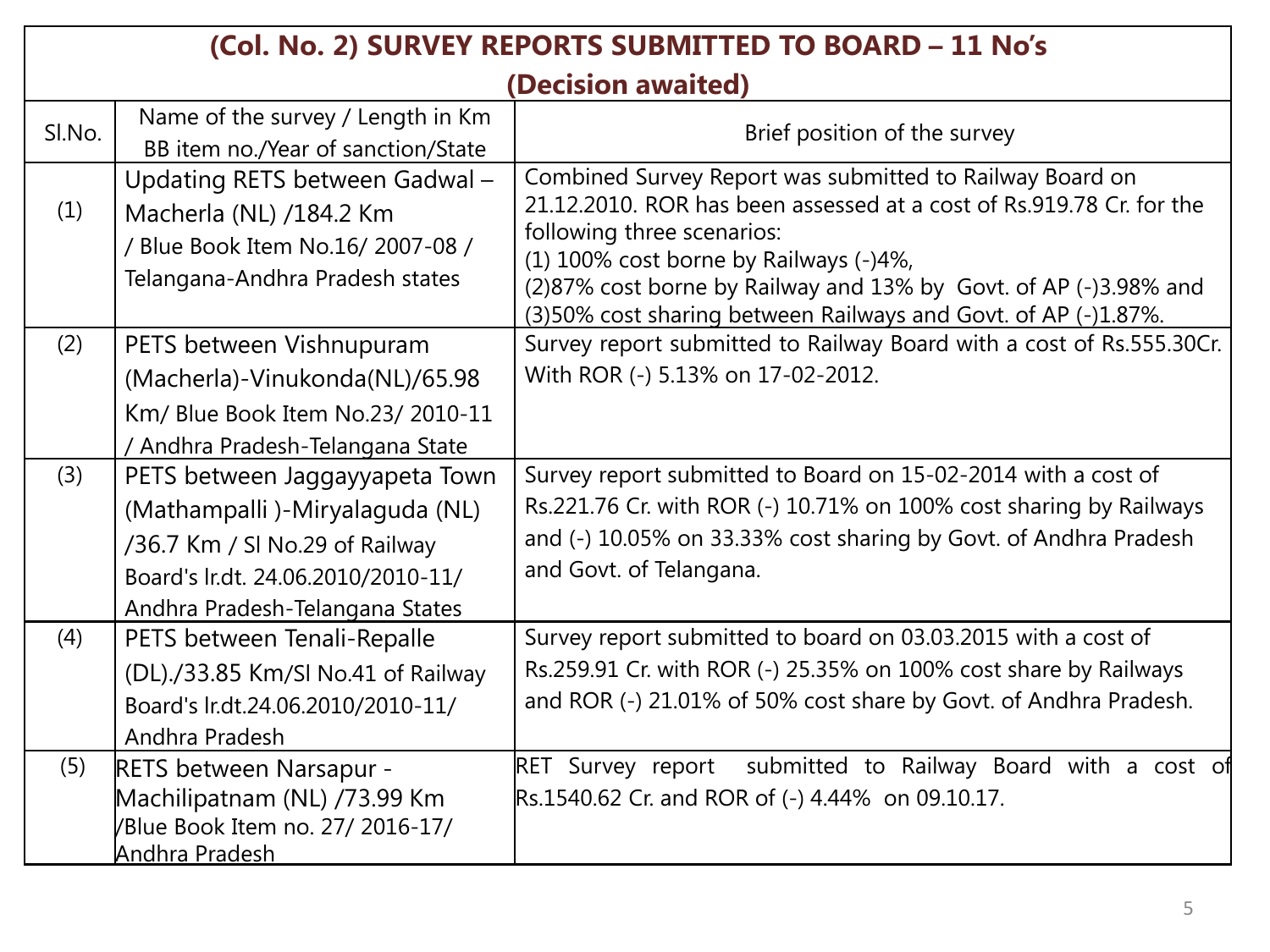|        |                                                                                                                                                                                   | (Col. No. 2) SURVEY REPORTS SUBMITTED TO BOARD - 11 No's (Decision awaited)                                                                                                                                                                                                                                                                                                                                                                                                                                                                                                                                                                                                                                                                                                                                                                                                                                                                                                                                                                                                                                                                                                                                                                                                                                                                                                                                                                                                                                                                                                                   |
|--------|-----------------------------------------------------------------------------------------------------------------------------------------------------------------------------------|-----------------------------------------------------------------------------------------------------------------------------------------------------------------------------------------------------------------------------------------------------------------------------------------------------------------------------------------------------------------------------------------------------------------------------------------------------------------------------------------------------------------------------------------------------------------------------------------------------------------------------------------------------------------------------------------------------------------------------------------------------------------------------------------------------------------------------------------------------------------------------------------------------------------------------------------------------------------------------------------------------------------------------------------------------------------------------------------------------------------------------------------------------------------------------------------------------------------------------------------------------------------------------------------------------------------------------------------------------------------------------------------------------------------------------------------------------------------------------------------------------------------------------------------------------------------------------------------------|
| Sl.No. | Name of the survey / Length in Km<br>BB item no./Year of sanction/State                                                                                                           | Brief position of the survey                                                                                                                                                                                                                                                                                                                                                                                                                                                                                                                                                                                                                                                                                                                                                                                                                                                                                                                                                                                                                                                                                                                                                                                                                                                                                                                                                                                                                                                                                                                                                                  |
| (6)    | PETS between Mahaboobnagar - Gooty<br>(DL)/213.41 Km/ Blue Book ITEM NO. 28/<br>2013-14/Andhra Pradesh-Telangana States                                                           | PET Survey Report with a cost of Rs. 1893.29 Cr and ROR of 8.40% submitted to<br>Railway Board on 20-06-17. Clarification about provision of 13 unmanned LCs<br>sought by Railway Board vide lr.dt.12.07.17 and same is replied to Railway Board on<br>Ir.dt.01.08.2017                                                                                                                                                                                                                                                                                                                                                                                                                                                                                                                                                                                                                                                                                                                                                                                                                                                                                                                                                                                                                                                                                                                                                                                                                                                                                                                       |
| (7)    | Up dating Kondapalli - (Penuballi)<br>Kothagudem /81.57 Km (As advised by<br>Railway Board vide Ir. dt. 18.02.2014)/2013-<br>14/Telangana State - Andhra Pradesh<br><b>States</b> | RETS report with a cost of Rs 997.29 cr. and ROR of 17.60% (when full cost to be<br>borne by Railways) & 18.33% (when 13% cost sharing by state Govt.) submitted to<br>Railway Board on 07.07.17. RB's observations dt.12.03.2018 replied Vide<br>Lr.dt:30.04.18.<br>Kondapalli - Kothagudem (125 km) Revised to Kondapalli - Penuballi(81.57 kms)<br>(PB item No. 19 of 21-22)-Railway Board vide Lr No 2019/W-1/Genl/Budget/1<br>dated 24/09/2019 instructed that no further expenditure is to be made on this<br>project till further order and execution on these Railway Project should be kept in<br>abeyance.<br>i) Alignment:<br>Project length pruned down from 125 km to 81.57 km restricting the new line<br>proposal between Kondapalli - Penuballi (New station proposed on BDCR-Sattupalli<br>new line project). ROR for the portion between Kondapalli- Penuballi is sent to<br>finance. Common alignment for Bhadrachalam - Sattupalli and Kothagudem -<br>starting from BDCR upto Penuballi is<br>Kondapalli<br>being considered.<br>FLS has not been carried out as Railway Board videlr. no. F.NO.2010/W-<br>ii)<br>2/SCR/NL/SY/KK Dt. 18.02.14 advised that no expenditure including FLS, is to be<br>incurred on this project till the approvals are communicated by Railway Board.<br>iii) The Govt. of AP vide their GO dtd. 04/12/17 has agreed for sharing of 13% cost of<br>length<br>project<br>(65.5)<br>km),<br>falling<br>the<br>in<br>AP.<br>iv) This project is recommended for deletion from Pink book, during IRPSM review<br>meeting with GM on 3.12.2020. |
| (8)    | RETS between Singarayakonda-Kanigiri<br>(NL)/ 66.53 Km /Sanctioned vide Railway<br>Board's lr.dt.26.11.15/2016-17/Andhra<br>Pradesh                                               | Survey report submitted to Railway Board with a cost of Rs.691.68 Cr. and ROR of (-)<br>12.41% on 29.11.17. Board vide letter dt.20-02-2018 advised to re-look at the<br>anticipated cost taking in to account other similar projects in the area to avoid heavy<br>increase at later date. Accordingly Revised survey report with a cost of Rs.708.90 Cr.<br>6<br>and ROR of (-)9.46% submitted to Railway Board vide Lr. Dt: 11.02.2019.                                                                                                                                                                                                                                                                                                                                                                                                                                                                                                                                                                                                                                                                                                                                                                                                                                                                                                                                                                                                                                                                                                                                                    |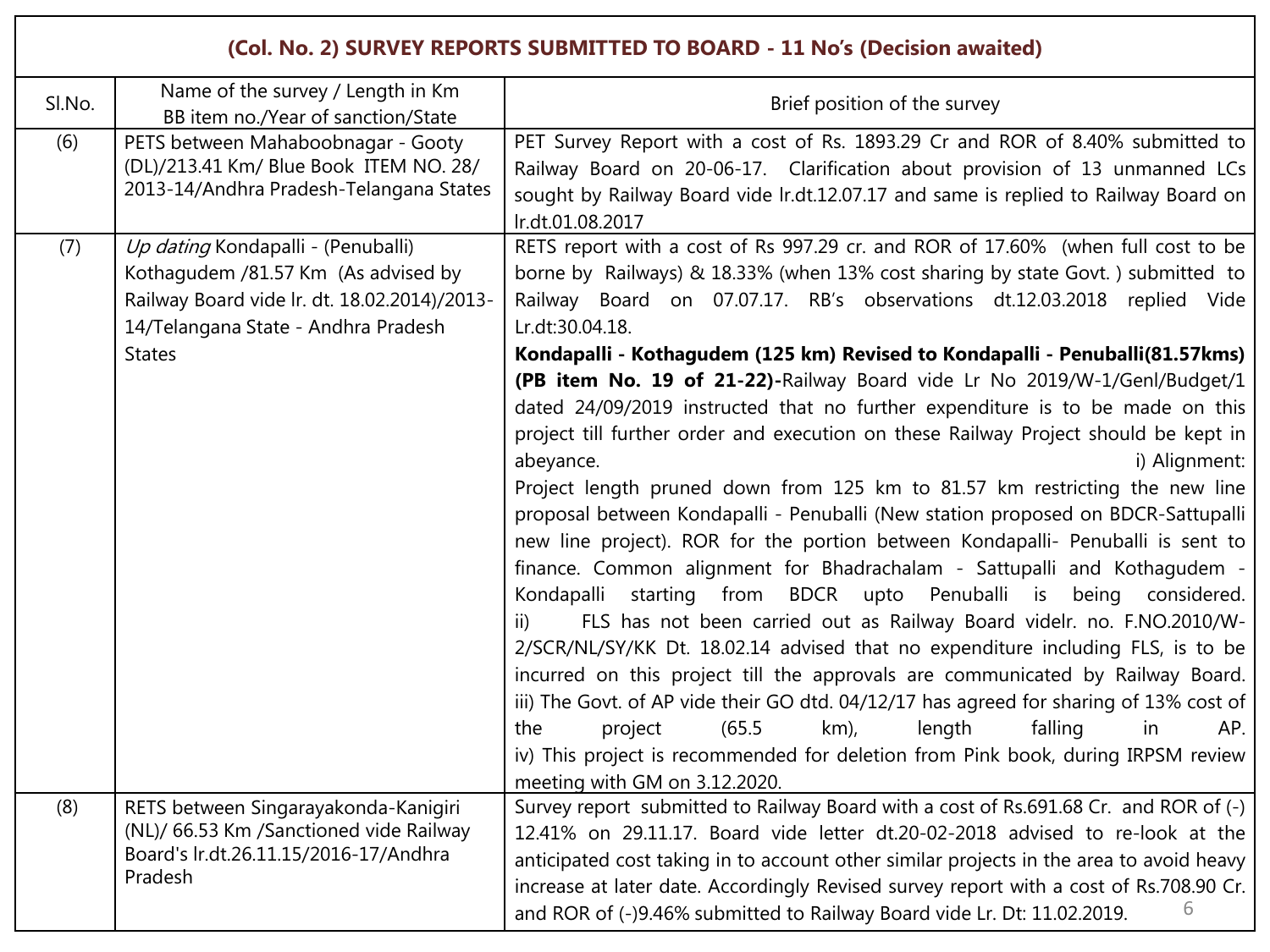| (Col. No. 2) SURVEY REPORTS SUBMITTED TO BOARD - 11 No's |                                                                                                                                                                                                                                          |                                                                                                                                                                                                                                                                                                                                                                                                                                                           |  |  |
|----------------------------------------------------------|------------------------------------------------------------------------------------------------------------------------------------------------------------------------------------------------------------------------------------------|-----------------------------------------------------------------------------------------------------------------------------------------------------------------------------------------------------------------------------------------------------------------------------------------------------------------------------------------------------------------------------------------------------------------------------------------------------------|--|--|
|                                                          | (Decision awaited)                                                                                                                                                                                                                       |                                                                                                                                                                                                                                                                                                                                                                                                                                                           |  |  |
| SI.No.                                                   | Name of the survey / Length in Km<br>BB item no./Year of sanction/State                                                                                                                                                                  | Brief position of the survey                                                                                                                                                                                                                                                                                                                                                                                                                              |  |  |
| (9)                                                      | FLS between GNT-Bibinagar (DL) /239 km /<br>BB item no 34 / 2020-21 / Andhra Pradesh -<br>Telangana State                                                                                                                                | i) Updating survey between Bibinagar-Nallapadu(DL) -Survey report submitted to<br>Railway Board with a cost of Rs.2165.18 Cr. and ROR of (+) 6.65% on 09.01.2018.<br>Project Shelved vide Railway Board Lr. Dt. 04.04.2018.<br>ii) FLS Report submitted to Railway Board for length of 239 km with a cost of                                                                                                                                              |  |  |
|                                                          |                                                                                                                                                                                                                                          | Rs.2969.27 Crs. and ROR 10.06 % on 31.03.2021. Board has made some<br>observations vide Minutes of meeting dtd.15.04.2021. Remarks are under<br>compliance.                                                                                                                                                                                                                                                                                               |  |  |
| (10)                                                     | via<br>Akola-Dhone<br><b>FLS</b><br>between<br>PAU, MUE, SC, MBNR excluding PAU-MUE<br>and BMO-MBNR including Dhone bye-pass<br>(DL) /620.37km/ Blue Book Item No. 28/<br>2020-21/ Telangana State - Maharashtra<br>state $-$ A.P. state | Report submitted to Railway Board for a length of 620.37 km with a cost of<br>Rs.7070.07 Crs. and ROR 11.72 % on 06.04.2021. The work is appearing in Pink Book<br>21-22 vide item No 45 #. Board has made some observations vide Minutes of<br>meeting dtd.28.05.21. Remarks are under compliance.<br>Detailed estimate is modified for cost of Rs. 4305.18 Crs. verified by Finance. ROR<br>at $(+)$ 14.75 % is under process for Finance verification. |  |  |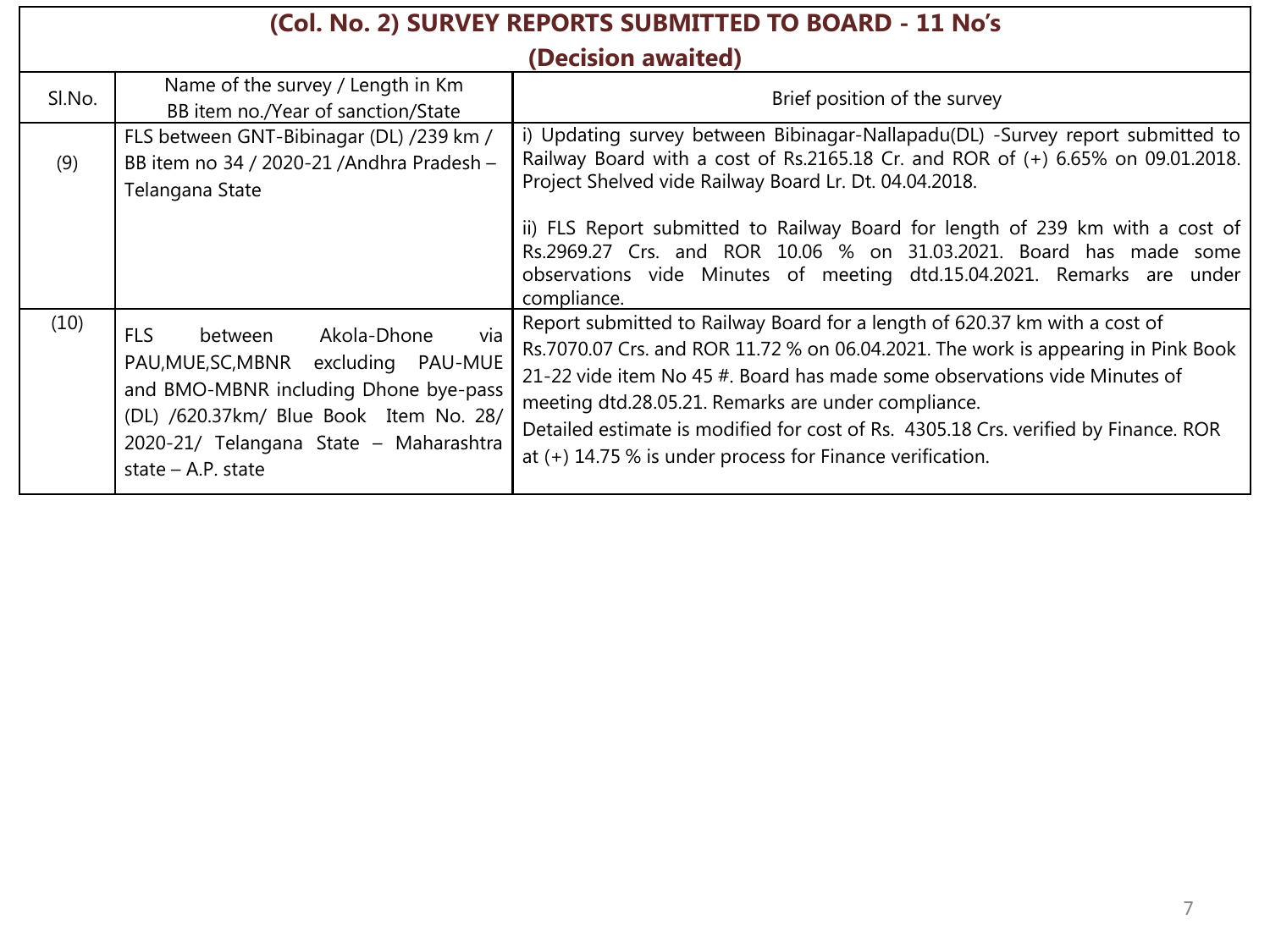| (Col. No. 2) SURVEY REPORTS SUBMITTED TO BOARD - 11 No's |                                                                                                                                        |                                                                                                                                                                                                                                                                                                                                                                                                                                                                                                                                                                                                                                                                                                                                                                                                                                                                                                                                                                                                                                                                                                                                                                                                                                                                                                                                                                                                                                                                                                                                                                                                                                                                                                                                                                                                                                                             |  |  |  |
|----------------------------------------------------------|----------------------------------------------------------------------------------------------------------------------------------------|-------------------------------------------------------------------------------------------------------------------------------------------------------------------------------------------------------------------------------------------------------------------------------------------------------------------------------------------------------------------------------------------------------------------------------------------------------------------------------------------------------------------------------------------------------------------------------------------------------------------------------------------------------------------------------------------------------------------------------------------------------------------------------------------------------------------------------------------------------------------------------------------------------------------------------------------------------------------------------------------------------------------------------------------------------------------------------------------------------------------------------------------------------------------------------------------------------------------------------------------------------------------------------------------------------------------------------------------------------------------------------------------------------------------------------------------------------------------------------------------------------------------------------------------------------------------------------------------------------------------------------------------------------------------------------------------------------------------------------------------------------------------------------------------------------------------------------------------------------------|--|--|--|
|                                                          | (Decision awaited)                                                                                                                     |                                                                                                                                                                                                                                                                                                                                                                                                                                                                                                                                                                                                                                                                                                                                                                                                                                                                                                                                                                                                                                                                                                                                                                                                                                                                                                                                                                                                                                                                                                                                                                                                                                                                                                                                                                                                                                                             |  |  |  |
| SI.No.                                                   | Name of the survey / Length in Km<br>BB item no./Year of sanction/State                                                                | Brief position of the survey                                                                                                                                                                                                                                                                                                                                                                                                                                                                                                                                                                                                                                                                                                                                                                                                                                                                                                                                                                                                                                                                                                                                                                                                                                                                                                                                                                                                                                                                                                                                                                                                                                                                                                                                                                                                                                |  |  |  |
| (11)                                                     | FLS between Vijayawada-Guntur via<br>Amaravati (NL)/ 106 Km/ BB item no 19-<br>(2020-21) / Year of sanction-2017-18<br>/Andhra Pradesh | Tender for FLS work opened on 16-06-17. Finance vetted with a cost of<br>Rs.3272.03 Cr. ROR (-)4.10% on 27.10.17. This work was included in Pink Book<br>and advised to Railway Board for deletion in the Blue Book vide Lr. dt:<br>24.12.2019.<br>However the status is as under,<br><b>Estimate:-</b> 2% Part Estimate for FLS sanctioned by GM on 15.05.17. Final<br>Location Survey for 106 Km completed. Soil testing completed.<br>1. DPR & Detailed estimate for Rs.3272.03Crs submitted to Rly. Board on<br>$13/11/17$ .<br>2. Prl. Secretary, Govt. of AP on 21.12.17 was advised regarding sharing 50%<br>of the project cost and providing land free of cost, as desired by Board.<br>3. CS/AP vide their Ir no. 13037/2/Tr.II(2)/2018 dt.04.05.2018 has not agreed<br>for the cost sharing of the project as per the provisions of the AP<br>Reorganization Act, 2014.<br>4. As per the minutes of the meeting held by committee of EDs on<br>23.01.2018, smallest possible stretch shall be expeditiously examined by SCR<br>and cost with ROR shall be worked out.<br>5. Accordingly the shortest possible connectivity was examined and informed<br>to Railway Board vide Ir dt. 19.03.18.<br>6. Board vide letter dt.14/6/2018 approved Errupalem- Nambur via<br>Amaravathi single line(56.53 km) and to consider other links later.<br>7. Detailed estimate for single line between Errupalem to Nambur via<br>Amaravati, 56.80 KM costing Rs. 1732.56 Cr submitted to Railway Board on<br>23.07.2018.<br>8. Railway board communicated the observations on 05.02.2020. The<br>compliance from S&T and Trd are still awaited.<br>9. During the GM's meeting on 03.12.2020. Minutes circulated vide letter<br>No.G / 157 / Minutes/Mtg/2020,dtd.01.01.2021, it was decided vide item<br>No.2.19 that the work may be proposed for dropping. |  |  |  |

7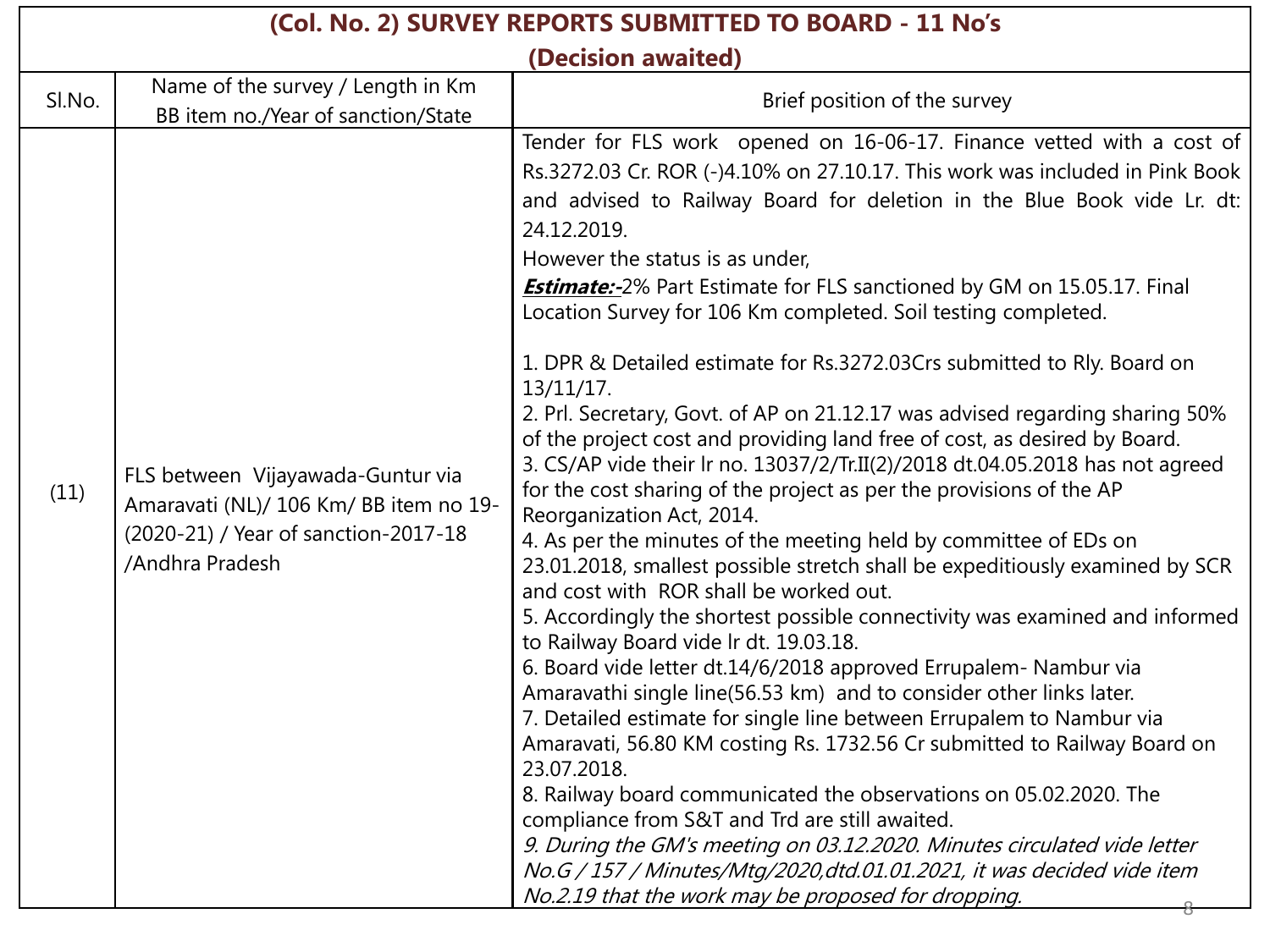|       | (Col. No. 3) SURVEYS IN PROGRESS-11 No's                                                                       |                                                                                                                                                                                                                                                                                                                                                                                                         |  |  |
|-------|----------------------------------------------------------------------------------------------------------------|---------------------------------------------------------------------------------------------------------------------------------------------------------------------------------------------------------------------------------------------------------------------------------------------------------------------------------------------------------------------------------------------------------|--|--|
| Sl.No | Name of the survey / Length in Km<br>BB item no./Year of sanction/State                                        | Brief position of the survey                                                                                                                                                                                                                                                                                                                                                                            |  |  |
| (1)   | PETS between Kazipet-Vijayawada, 4th<br>Line/219 Km/BB item no 46 /2017-18/<br>Telangana States-Andhra Pradesh | Contract terminated on 11.11.2020. Tender opened on 02.02.2021 and LOA<br>issued on 31.03.2021. Alignment proposals observations dt:27.07.2021 to be<br>attended by Field unit.<br>TDC for submission to Railway Board Sept.'2022.                                                                                                                                                                      |  |  |
| (2)   | RETS between Dharmavaram-Bellary<br>(NL)/124.70 Km/ BB item no 43 /2017-<br>18/Andhra Pradesh-Karnataka States | Combined Survey Report yet to be submitted by field unit.<br>TDC for submission to Railway Board March'2022.                                                                                                                                                                                                                                                                                            |  |  |
| (3)   | PETS for Bye-pass line at<br>Cuddapah/5.885 Km/<br>BB item no 45/2018-19                                       | Combined Survey Report vetted by Finance for a length of 5.885 km at a cost<br>of 122.36 Crs. on 01.10.2021 and advised to Field unit for submission of Traffic<br>Report to Optg. Dept. on 04.10.21.                                                                                                                                                                                                   |  |  |
|       | /Andhra Pradesh                                                                                                | TDC for submission to Railway Board March'2022.                                                                                                                                                                                                                                                                                                                                                         |  |  |
| (4)   | PETS for Bye-pass line between<br>GTL(West) - Nancherla/19.65 Km<br>BB item no 45/2018-19/<br>Andhra Pradesh   | Approved alignment plan and yard sketches communicated on 17.06.2019 and<br>respectively. Combined Survey report Finance Observations<br>20.06.2019<br>dt:16.07.2021 to be attended by Field unit.<br>TDC for submission to Railway Board March'2022.                                                                                                                                                   |  |  |
| (5)   | PETS for flyovers at Mustabada-<br>Kondapalli/ 22 km/BB item no 46 /<br>2018-19/Andhra Pradesh                 | Revised estimate for Rs.495.51 Cr. sanctioned by Railway Board vide letter<br>dt:14.01.2019 for the work of Vijayawada bye pass line with Rail Over Rail<br>(ROR) flyovers at ends between Mustabad & Rayanapadu. Hence, letter<br>addressed to Railway Board on 04.02.2019 to drop this work from BB 2019-20.<br>Railway Board was requested for deletion in the Blue Book vide Lr. Dt:<br>24.12.2019. |  |  |
| (6)   | PETS for flyovers at Guntakal West-<br>Mallappa Gate/10 Km/BB item no 46<br>/2018-19/Andhra Pradesh            | Approved alignment and yard sketches communicated to field unit on 06.06.19<br>and 20.06.19 respectively. Combined Survey report Finance Observations<br>dt:16.07.2021 to be attended by Field unit.<br>TDC for submission to Railway Board March'2022.                                                                                                                                                 |  |  |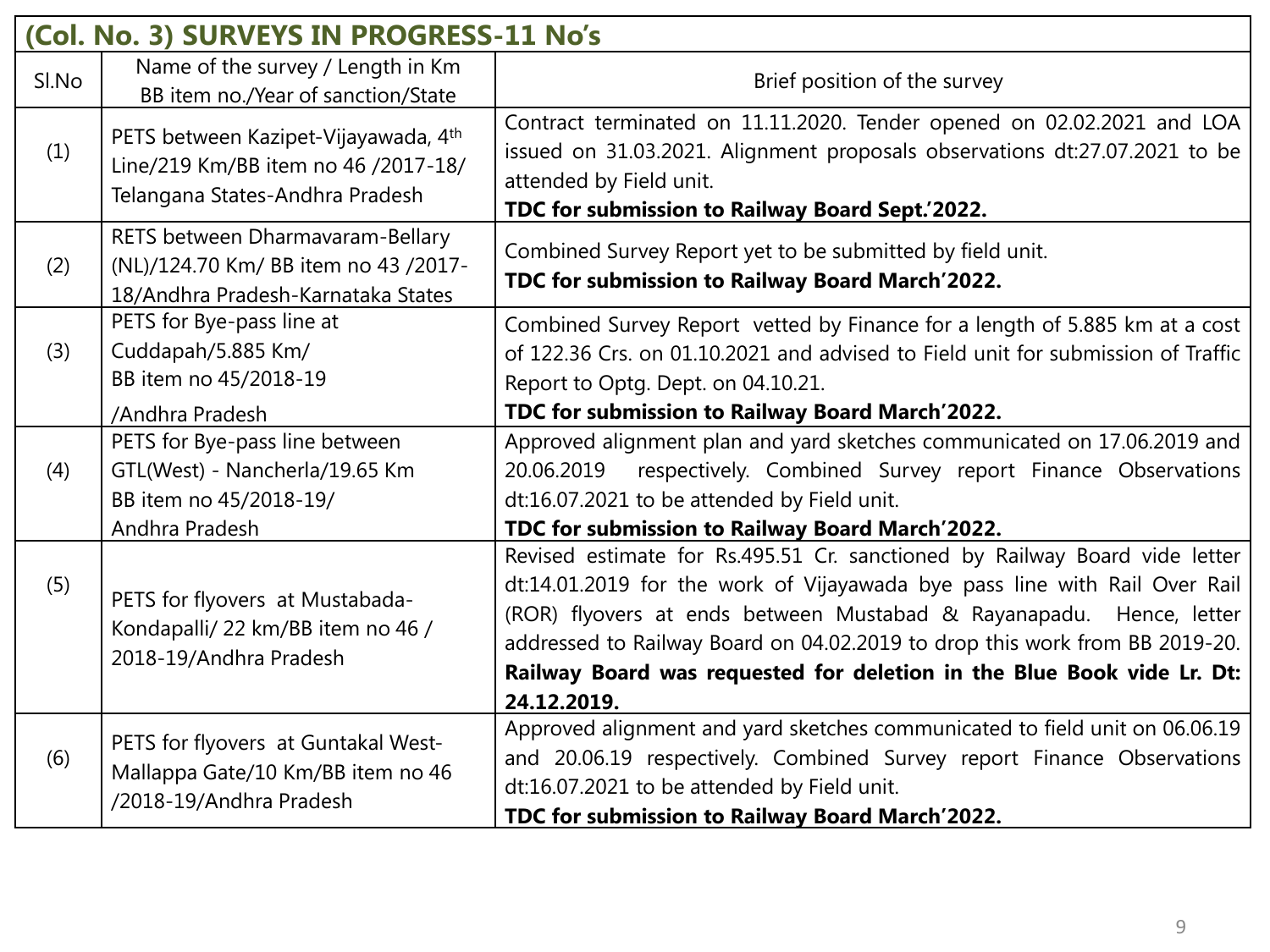|      | (Col. No. 3) SURVEYS IN PROGRESS-11 No's.                                               |                                                                                                                                                    |  |  |
|------|-----------------------------------------------------------------------------------------|----------------------------------------------------------------------------------------------------------------------------------------------------|--|--|
| S.No | Name of the survey / Length in Km                                                       | Brief position of the survey                                                                                                                       |  |  |
|      | BB item no./Year of sanction/State                                                      |                                                                                                                                                    |  |  |
|      | PETS for Bye-pass line connecting                                                       | Board vide Lr. Dt. 31.12.2020 changed the nomenclature and revised the cost.                                                                       |  |  |
| (7)  | Vijayawada (BZA) - Machilipatnam section                                                | Memorandum of sanction for the survey estimate advised to field unit on                                                                            |  |  |
|      | to Vijayawada - Gudur section for<br>Visakhapatnam traffic bound for Chennai            | 10.02.2021. Approved TOR advised to field unit on 16.02.2021.                                                                                      |  |  |
|      | and Vice Versa and thus avoiding                                                        | Tender to be invited.                                                                                                                              |  |  |
|      | Vijayawada Jn./49 Km /                                                                  | TDC for submission to Railway Board Sep. 2022.                                                                                                     |  |  |
|      | Railway Board Lr. No. 2018/PL/42/19                                                     |                                                                                                                                                    |  |  |
|      | dt:13.12.2018/2018-19/ Andhra Pradesh                                                   |                                                                                                                                                    |  |  |
|      | FLS between Motumarri - Vishnupuram                                                     | FLS estimate vetted by Finance on 27.10.2021. Memorandum of sanction                                                                               |  |  |
| (8)  | (DL)/ 89 Km/ R.B. Lr. No. 2021/W-                                                       | advised to all concerned on 03.11.2021. Tender to be opened on 04.02.2022.<br>TDC for submission to Railway Board Sep.'2022.                       |  |  |
|      | I/Genl./Survey(E-off-3352464) dt. 15.07.21/<br>2021-22 / Andhra Pradesh/Telangana State |                                                                                                                                                    |  |  |
|      | FLS between Gooty - Pendakallu (DL)/ 29                                                 | FLS estimate vetted by Finance on 22.11.2021. Memorandum of sanction                                                                               |  |  |
| (9)  | Km/ R.B. Lr. No. 2021/W-I/Genl./Survey(E-                                               | advised to all concerned on 30.11.2021. Tender to be opened on 07.02.2022.                                                                         |  |  |
|      | off-3352464) dt. 15.07.21/ 2021-22                                                      | TDC for submission to Railway Board Sep.'2022.                                                                                                     |  |  |
|      | /Andhra Pradesh                                                                         |                                                                                                                                                    |  |  |
| (10) |                                                                                         |                                                                                                                                                    |  |  |
|      | FLS between PAK - TPTY (DL)/ 42 Km/ R.B.                                                | FLS estimate vetted by Finance on 27.10.2021. Memorandum of sanction<br>advised to all concerned on 03.11.2021. Tender to be opened on 07.02.2022. |  |  |
|      | Lr. No. 2021/W-I/Genl./Survey(E-off-<br>3352464) dt. 15.07.21/ 2021-22 /Andhra          | TDC for submission to Railway Board Sep.'2022.                                                                                                     |  |  |
|      | Pradesh                                                                                 |                                                                                                                                                    |  |  |
|      |                                                                                         |                                                                                                                                                    |  |  |
| (11) |                                                                                         | FLS between Samalkot - Nidadavolu (TL)/72 Km sanctioned by R.B. Lr. No.                                                                            |  |  |
|      | FLS between Samalkot - Nidadavolu(TL)/72                                                | 2021/W-I/Genl./FLS(E-off-3371701) dt. 30.12.2021 of the year 2021-22.                                                                              |  |  |
|      | Km/R.B. Lr. No. 2021/W-I/Genl./FLS(E-off-<br>3371701) dt. 30.12.2021/ 2021-22 /Andhra   | Nomination letter issued to field unit on 13.01.2022.                                                                                              |  |  |
|      | Pradesh                                                                                 | TDC for submission to Railway Board Sep.'2022.                                                                                                     |  |  |
|      |                                                                                         |                                                                                                                                                    |  |  |
|      |                                                                                         |                                                                                                                                                    |  |  |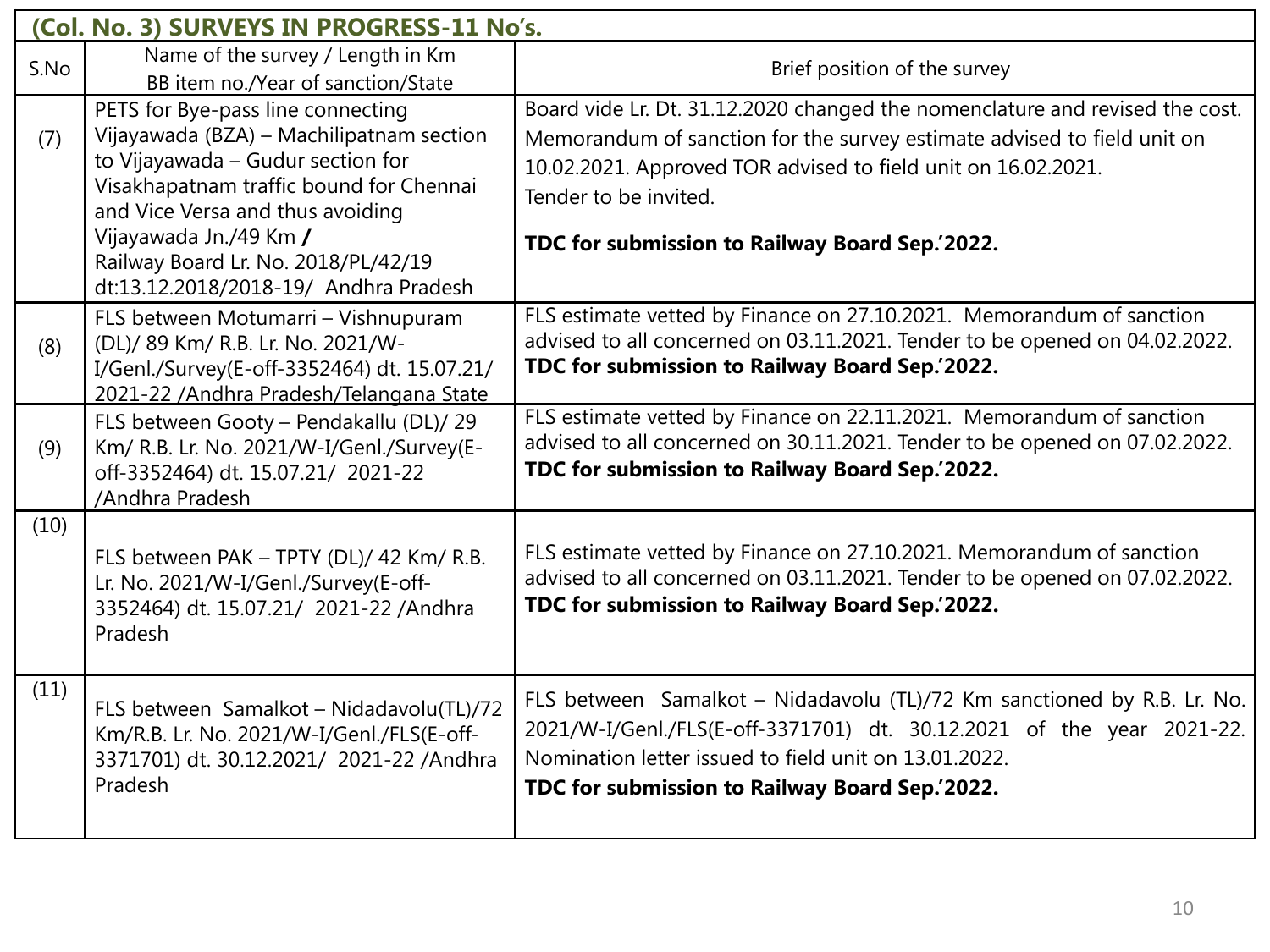|        | (Col. No. 4) BOARD ADVISED TO PEND THE PROJECTS -2 No's                 |                                                                           |  |
|--------|-------------------------------------------------------------------------|---------------------------------------------------------------------------|--|
| SI.No. | Name of the survey / Length in Km<br>BB item no./Year of sanction/State | Brief position of the survey                                              |  |
| (1)    | RETS between Bitragunta - Donakonda                                     | Survey report with a cost of Rs.818.23 Cr. and ROR of $(+)1.24\%$ on full |  |
|        | (NL)/197 Km/ Blue Book Item No.13/                                      | cost is borne by Railway and (+)5.01% if 50% cost is borne by Govt. of    |  |
|        | 2006-07 / Andhra Pradesh                                                | A.P. on 11.02.2011. Board advised to pend this survey work vide lr.dt.    |  |
|        |                                                                         | 02.05.11.                                                                 |  |
| (2)    | RETS between Piduguralla -                                              | Survey report with a cost of Rs.237.25Cr. and ROR of (-)0.44% on          |  |
|        | Narsaraopet (NL)/ 40.16 Km/ Blue Book                                   | 12.02.2011. Boards advised to pend this survey works vide lr.dt.          |  |
|        | Item No.21/2010-11/ Andhra Pradesh                                      | 04.05.11.                                                                 |  |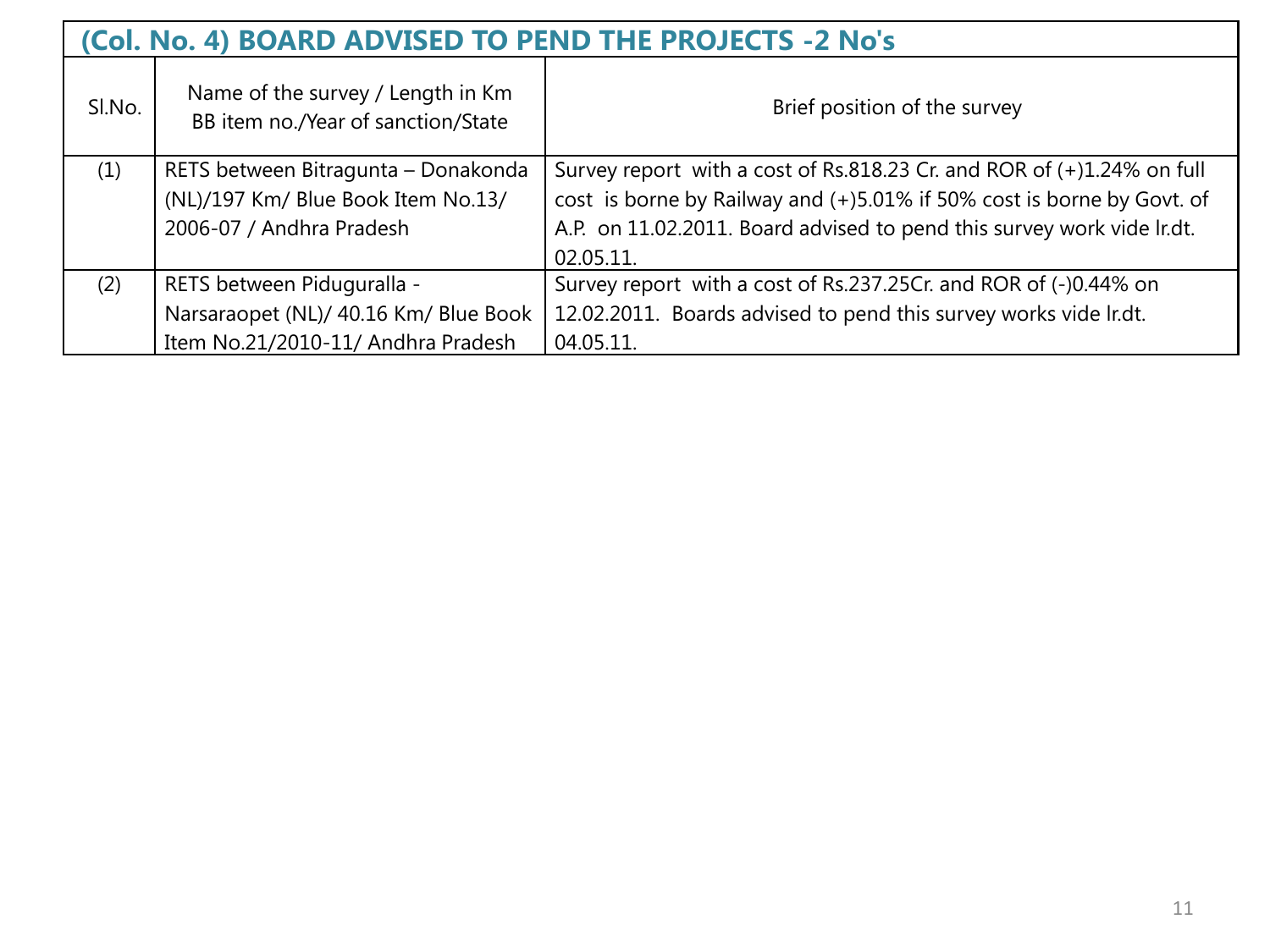|        | (Col. No. 5) BOARD SHELVED PROJECTS - 19 No's                                                                                                                          |                                                                                                                                                                                                                                                                                                                                                                                                                                                                                                             |
|--------|------------------------------------------------------------------------------------------------------------------------------------------------------------------------|-------------------------------------------------------------------------------------------------------------------------------------------------------------------------------------------------------------------------------------------------------------------------------------------------------------------------------------------------------------------------------------------------------------------------------------------------------------------------------------------------------------|
| SI.No. | Name of the survey / Length in Km<br>BB item no./Year of sanction/State                                                                                                | Brief position of the survey                                                                                                                                                                                                                                                                                                                                                                                                                                                                                |
| (1)    | Updating of Techno Economics PETS<br>between Ongole-Donakonda<br>(NL)/87.45 Km/<br>Blue Book Item No.09/2004-05/<br>Andhra Pradesh                                     | Survey report submitted to Railway Board on 03.04.2008 with a cost of<br>Rs.293.49 Cr. and ROR of (-)1.01%; Shelved by Board vide Lr. Dt. 13.10.2008 on<br>account of negative ROR.                                                                                                                                                                                                                                                                                                                         |
| (2)    | PETS between Bhadrachalam Road -<br>Visakhapatnam (NL)/257.396 Km<br>/ Sl. No.11 of Railway Board's Ir.dt.<br>24.06.2010/2010-11/<br>Telangana - Andhra Pradesh States | Survey report submitted to Railway Board vide Lr dated 18-7-2016 with a cost<br>of Rs.6303.47Cr & ROR (-)0.74%. Board shelved vide Lr No.2016/W-<br>2/SCR/SY/33 dated 23.02.17 in view of poor traffic projections, negative ROR<br>and ongoing new line works in vicinity of the proposed New Lines.                                                                                                                                                                                                       |
| (3)    | PETS between Bapatla - Nizampatnam<br>-Repalle (NL) /45.81 Km /Blue Book<br>Item No.30/2010-11 /Andhra Pradesh                                                         | Survey report as per the observations of Railway Board, Submitted to Board<br>on 02-01-17 with a cost of Rs.792.33Cr and ROR of (-)8.72%. Railway Board<br>shelved vide Lr No.2014/W-2/SCR/SY/18 dated 23.02.17 in view of poor<br>freight potential and negative ROR.                                                                                                                                                                                                                                      |
| (4)    | Updating RETS between<br>Machilipatnam - Repalle (NL) /45.3 Km<br>/Blue Book Item No.30/ 2012-13/<br>Andhra Pradesh                                                    | Up dated survey report submitted to Railway Board vide Lr dated 12-7-2016<br>of<br>Rs.1151.63Cr(Cl.I)materials<br>with<br>&ROR<br>cost<br>$(-)8.0\%$<br>a.<br>Rs.1126.95Cr(Cl.II) materials with ROR of (-)8.02%. Board observations recd on<br>24-08-16. Reply for Board observations submitted on 19/09/16. Railway<br>Board decided to shelve the project vide Lr No.2016/W-2/SCR/SY/32 dated<br>21.11.2016 because of poor traffic projections, negative ROR and ongoing<br>doubling works in vicinity. |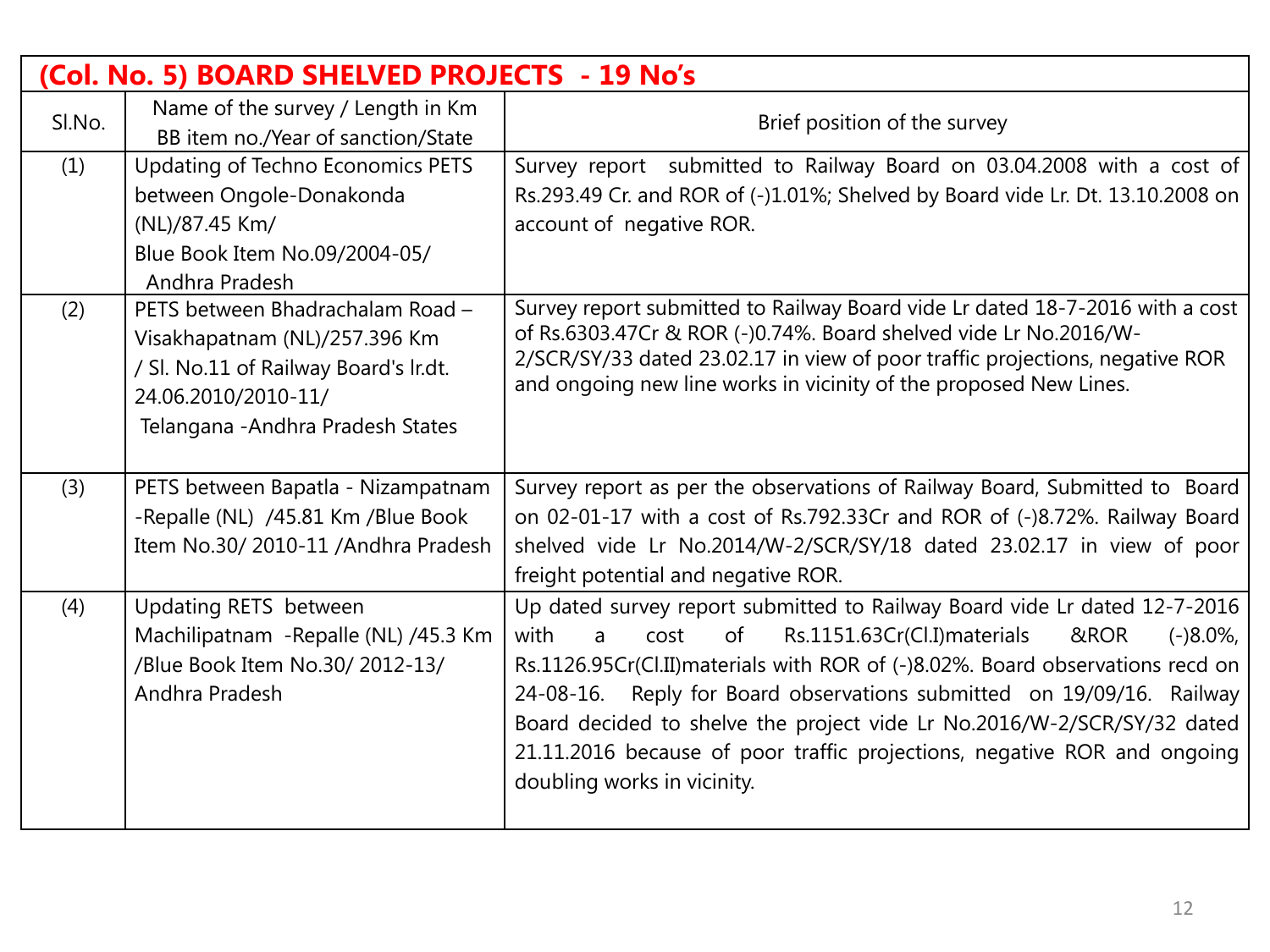|        | (Col. No. 5) BOARD SHELVED PROJECTS - 19 No's                                                                             |                                                                                                                                                                                                                |
|--------|---------------------------------------------------------------------------------------------------------------------------|----------------------------------------------------------------------------------------------------------------------------------------------------------------------------------------------------------------|
| SI.No. | Name of the survey / Length in Km<br>BB item no./Year of sanction/State                                                   | Brief position of the survey                                                                                                                                                                                   |
| (5)    | RETS Between Nandyala - Jedcherla<br>(NL)/182.37 Km/ Blue Book Item<br>No.17/2005-06 /Andhra Pradesh-<br>Telangana States | Survey report with a cost of Rs.565.61 Cr. and ROR of (-)10.39% submitted to<br>Railway Board on 14.09.2007. Shelved by Board vide Lr. Dt. 01.04.2008 on<br>account of negative ROR and low traffic potential. |
| (6)    | RETS between Markapur Road -<br>Srisailam (NL) /65 Km<br>/Blue Book Item No.4/ 2007-08/<br>Andhra Pradesh                 | Survey report submitted to Board with a cost of Rs.452.81 Cr. and ROR of (-<br>)9.25% on 29.09.2010. Shelved by Board vide Lr. Dt. 05.05.2011 on account of<br>negative ROR and low traffic potential.         |
| (7)    | PETS between Nandyal-Mahanandi-<br>Atmakur (NL)/ 58.2 Km<br>/Blue Book Item No.48/2011-12/<br>Andhra Pradesh              | Combined Survey Report submitted to Railway Board at a cost of Rs.656.31<br>Crs & ROR of (-)14.84% on 21.10.2014. Railway Board shelved the project vide<br>Lr No.2014/W-2/SCR/SY/23 dated 10.05.2016.         |
| (8)    | PETS between Giddalur - Bhakrapet<br>(NL) /118.2 Km<br>/Blue Book Item No.34/2010-11 /<br>Andhra Pradesh                  | Finance vetted the estimate Rs.1038.23crs on 24.06.14 and ROR (-)8.25% on<br>15-10-14. Submitted to Board on 03.2.15. Railway Board shelved the project<br>vide Lr no.2015/W-2/SCR/SY/14 dated 10.05.16.       |
| (9)    | RETS between Obulavaripalle -<br>Raichoti (Vayalpadu) (NL)/79.9 Km<br>/Blue Book Item No.26/2016-<br>17/Andhra Pradesh    | Survey report submitted to Railway Board with a cost of Rs.1631.40 Cr. and<br>ROR of (-)6.50% on 27.12.17. Shelved by Board vide Lr. Dt. 02.04.2018 on<br>account of (-)ROR and low traffic potential.         |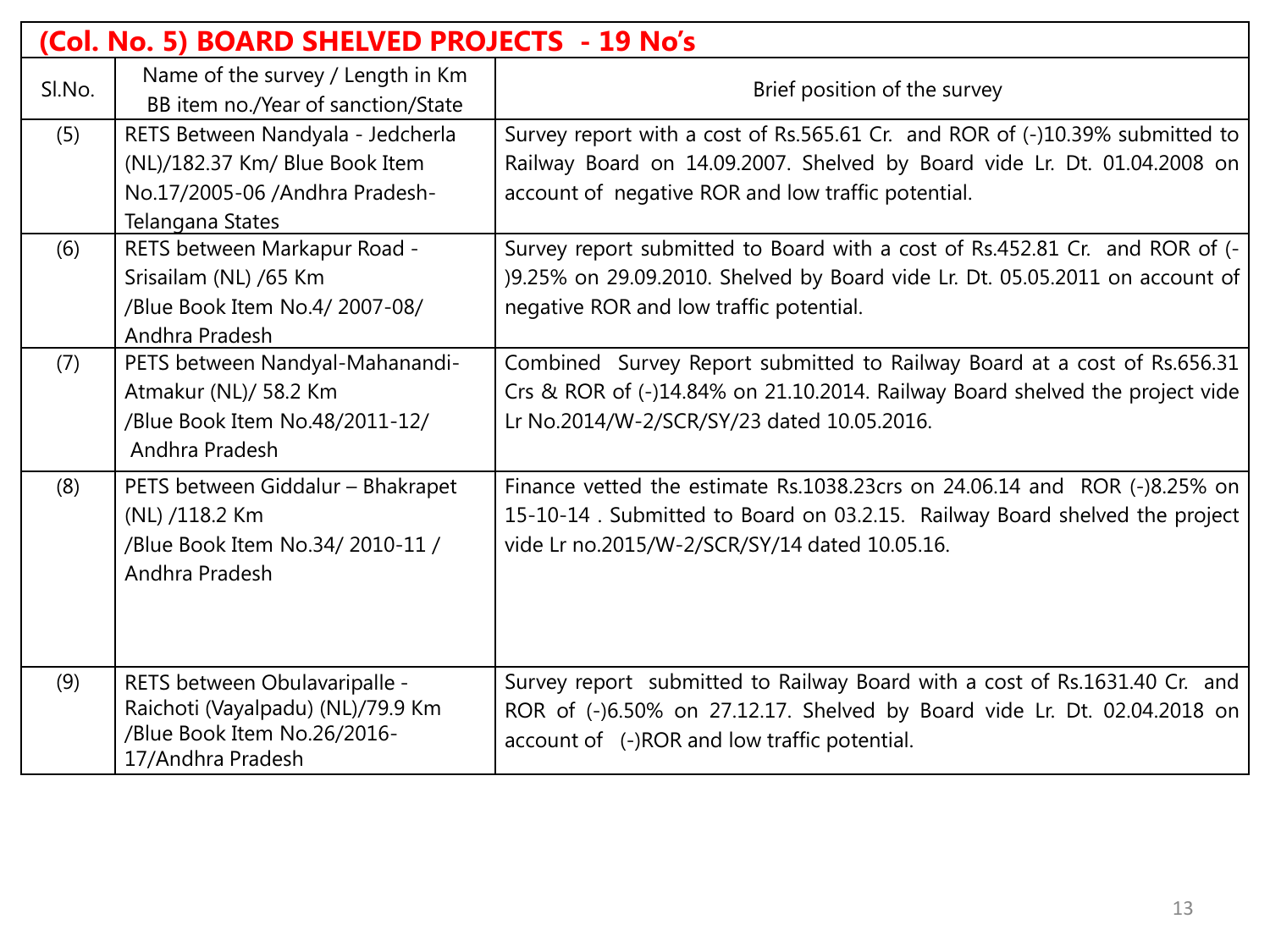| (Col. No. 5) BOARD SHELVED PROJECTS - 19 No's |                                                                                                                                                     |                                                                                                                                                                                                                                                                                                                                                                                                                                                                                                                                                             |  |
|-----------------------------------------------|-----------------------------------------------------------------------------------------------------------------------------------------------------|-------------------------------------------------------------------------------------------------------------------------------------------------------------------------------------------------------------------------------------------------------------------------------------------------------------------------------------------------------------------------------------------------------------------------------------------------------------------------------------------------------------------------------------------------------------|--|
| Sl.No.                                        | Name of the survey / Length in Km<br>BB item no./Year of sanction/State                                                                             | Brief position of the survey                                                                                                                                                                                                                                                                                                                                                                                                                                                                                                                                |  |
| (10)                                          | RETS between Tuni-Kothavalasa Jn.via<br>Narsipatnam, Chodavaram & Madugula<br>(NL)/155.34 Km<br>/ Blue Book ITEM NO. 32/ 2016-<br>17/Andhra Pradesh | Survey report submitted to Railway Board with a cost of Rs. 3771.21 Cr.<br>and ROR of (-) 4.14% on 27.11.17. Board vide letter dt. 04.12.2017 advised<br>to review the cost of construction and confirm the same for this new line<br>to avoid heavy increase at a letter date. Also average width of land<br>proposed to be acquired is 66.7 m which is very high. Reply for Board<br>observation submitted on 05.02.2018. Project shelved vide Railway Board<br>Lr. Dt. 25.04.2018.                                                                       |  |
| (11)                                          | RETS between Chittor-Kuppam<br>(NL)/135.5 Km<br>/ Blue Book Item No.30/2016-<br>17/Andhra Pradesh                                                   | Survey report submitted to Railway Board with a cost of Rs.3338.01 Cr.<br>and ROR of (-) 6.41% on 27.12.17. Shelved by Railway Board vide Ir.dt.<br>18.06.2018.                                                                                                                                                                                                                                                                                                                                                                                             |  |
| (12)                                          | PETS between Nadikudi to Macherla<br>(DL)/34.99 Km<br>/Blue Book Item no.53/ 2011-12/<br>Andhra Pradesh                                             | Survey Report submitted to Railway Board with a cost of Rs.145.52 Cr. &<br>ROR of 1.7% on 10.10.2014. Shelved by Railway Board vide Lr.<br>Dt.30.05.2016.                                                                                                                                                                                                                                                                                                                                                                                                   |  |
| (13)                                          | RETS between Kadapa-Hindupur via<br>Kadiri (NL)/235.98 Km<br>/ BB item no 27/ 2012-13/<br>Andhra Pradesh                                            | RET Survey Report with a cost of Rs. 3403.10 Cr. and negative ROR of (-<br>)9.78% submitted to Railway Board vide Ir. dt. 28.06.2019. Shelved by<br>Railway Board vide Ir. Dt: 24.07.19 on account of poor traffic potential and<br>negative ROR.                                                                                                                                                                                                                                                                                                           |  |
| (14)                                          | RETS between Cumbum-Ongole<br>(NL)/113 Km<br>/Blue Book ITEM NO. 31/2016-17/<br>Andhra Pradesh                                                      | Survey report submitted to Railway Board with a cost of Rs.1568.24Cr.<br>and ROR (-)11.48% vide lr.dt.10.11.2017. Railway board advised to confirm<br>cost per KM for this new line to avoid heavy increase at time of detailed<br>estimate vide Ir. Dt: 28.11.2017. Accordingly advise to field unit on<br>14.12.2017. Board observations complied on 10.07.19. Railway Board<br>No.2017/W-II/SCR/SY/NL/SY/49(3237143)<br>vide<br>Lr<br>shelved<br>dated<br>10.10.2019 in view of poor traffic potential and unremunerative nature due<br>to negative ROR. |  |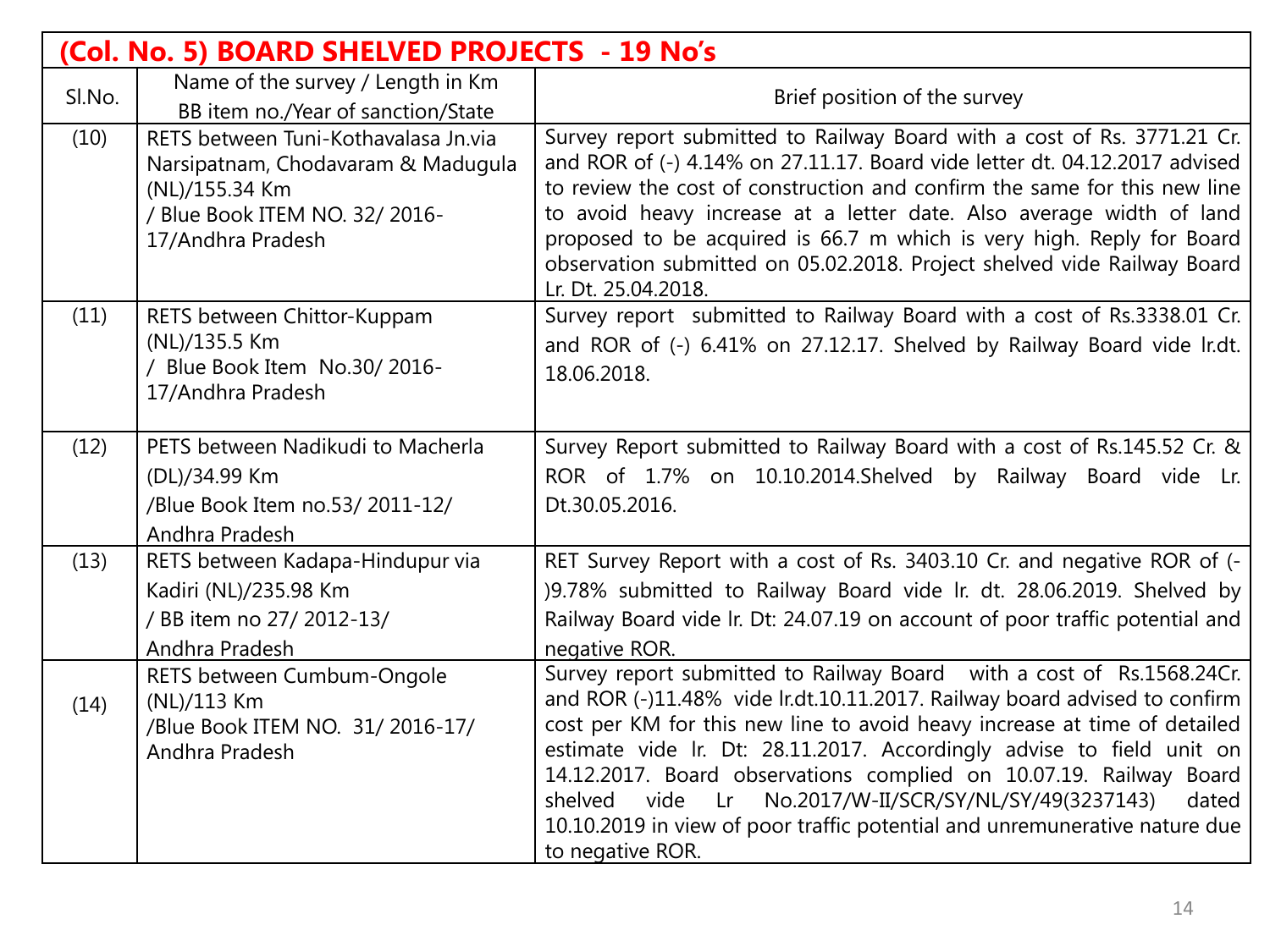| (Col. No. 5) BOARD SHELVED PROJECTS - 19 No's |                                                                                                                         |                                                                                                                                                                          |  |  |
|-----------------------------------------------|-------------------------------------------------------------------------------------------------------------------------|--------------------------------------------------------------------------------------------------------------------------------------------------------------------------|--|--|
| Sl.No.                                        | Name of the survey / Length in Km                                                                                       | Brief position of the survey                                                                                                                                             |  |  |
|                                               | BB item no./Year of sanction/State                                                                                      |                                                                                                                                                                          |  |  |
| (15)                                          | RETS between Mantralayam Road-                                                                                          | Survey report submitted to Railway Board with a cost of Rs.1784.68 Cr. With ROR (-)                                                                                      |  |  |
|                                               | Kurnool Town (NL)/101.1 Km                                                                                              | 9.48% on 27-09-2019. Shelved by Railway Board vide Ir. Dt: 12.12.2019 in view of poor                                                                                    |  |  |
|                                               | / BB item no 40 /2017-18/Andhra Pradesh                                                                                 | traffic potential and negative ROR.                                                                                                                                      |  |  |
| (16)                                          | RETS between Darsi-Narsaraopet (NL)<br>/67.43 KmBB item no 33 /2016-17/<br>Andhra Pradesh                               | Survey report submitted to Railway Board for a length of 67.43 km<br>with a cost of                                                                                      |  |  |
|                                               |                                                                                                                         | Rs.1347.26 Crs. and ROR (-)8.07 % vide lr.dt. 01.07.2020. Shelved by Board vide Lr. Dt.                                                                                  |  |  |
|                                               |                                                                                                                         | 26.04.2021 in view of low traffic potential, negative ROR and number of rail projects                                                                                    |  |  |
|                                               |                                                                                                                         | already under implementation in vicinity.                                                                                                                                |  |  |
|                                               |                                                                                                                         | LOA issued on 19.10.15. DO letter to ED/W for re-appropriation of funds to the                                                                                           |  |  |
|                                               |                                                                                                                         | Rs.50Lakhs on 11/07/16. This work was included in Pink Book and advised to Railway                                                                                       |  |  |
|                                               | FLS between BZA-Duvvada 3rd line<br>/332.70 Km/ BB item no 13-(2020-<br>21)/Year of sanction 2015-16 /Andhra<br>Pradesh | Board for deletion in the Blue Book vide Lr. dt: 24.12.2019.                                                                                                             |  |  |
|                                               |                                                                                                                         | FLS estimate sanctioned for a value of Rs.2,84,74,761/- by GM/SC vide sanction                                                                                           |  |  |
|                                               |                                                                                                                         | No.15172113-313 Dt.21-04-15.                                                                                                                                             |  |  |
|                                               |                                                                                                                         | Recently, Railway Board vide their letter No. 1998/W-I/Genl/o/30-Pt.1 Dt.05-09-19                                                                                        |  |  |
| (17)                                          |                                                                                                                         | have advised for Construction of 3rd Line should be of Normal standard. Estimate                                                                                         |  |  |
|                                               |                                                                                                                         | submitted to Rly Bd.vide Dt.01.05.20.Board's observations dtd.09.6.20 replied on                                                                                         |  |  |
|                                               |                                                                                                                         | 13.07.2020. Further Board's observations (Video Conference) dt.19/8/20 are under                                                                                         |  |  |
|                                               |                                                                                                                         | compliance.                                                                                                                                                              |  |  |
|                                               |                                                                                                                         | In the mean time, it was advised by Railway Board vide Lr. Dt. 10.05.2021 that keeping                                                                                   |  |  |
|                                               |                                                                                                                         | in view the proposed East Coast Fright corridor from Kharagpur to Vijayawada, it is                                                                                      |  |  |
|                                               |                                                                                                                         | decided that the project of 3rd line between Vijayawada - Duvvada (332.70 Km) is                                                                                         |  |  |
|                                               |                                                                                                                         | deferred.                                                                                                                                                                |  |  |
|                                               | FLS between DMM - PAK - Katpadi (DL)/<br>290 Km / BB item no 30/2020-21 / Andhra<br>Pradesh                             | 1. PET Survey report with a cost of Rs. 1576.7Cr. and ROR (-)6.16% submitted to                                                                                          |  |  |
|                                               |                                                                                                                         | Railway Board vide lr.dt.29.11.2017. Board vide letter dt.10-01-2018 advised to modify                                                                                   |  |  |
|                                               |                                                                                                                         | the survey report including Electrification cost. Combined Survey Report being                                                                                           |  |  |
|                                               |                                                                                                                         | submitted to GM for approval for onward submission to Railway Board.                                                                                                     |  |  |
| (18)                                          |                                                                                                                         |                                                                                                                                                                          |  |  |
|                                               |                                                                                                                         | 2. FLS between DMM - PAK - Katpadi (DL)/ 290 Km appeared as Blue Book item                                                                                               |  |  |
|                                               |                                                                                                                         | No.30 of the year 2020-2021. FLS report submitted to Railway Board for length of<br>290 km with a cost of Rs.3592.61Crs. and ROR (-) 1.06 %, for phase - I Dharmavaram - |  |  |
|                                               |                                                                                                                         | Pakala(-) 5.70% and for phase - II Pakala- Katpadi section (+) 5.36 % on 24.05.2021.                                                                                     |  |  |
|                                               |                                                                                                                         | Project is shelved vide ED comitees recomendation dt. 17.06.2021 and also vide                                                                                           |  |  |
|                                               |                                                                                                                         | Board's letter no.2021/W2/SCR/DL/12 (FTS-3355705) dtd.06.7.2021.                                                                                                         |  |  |